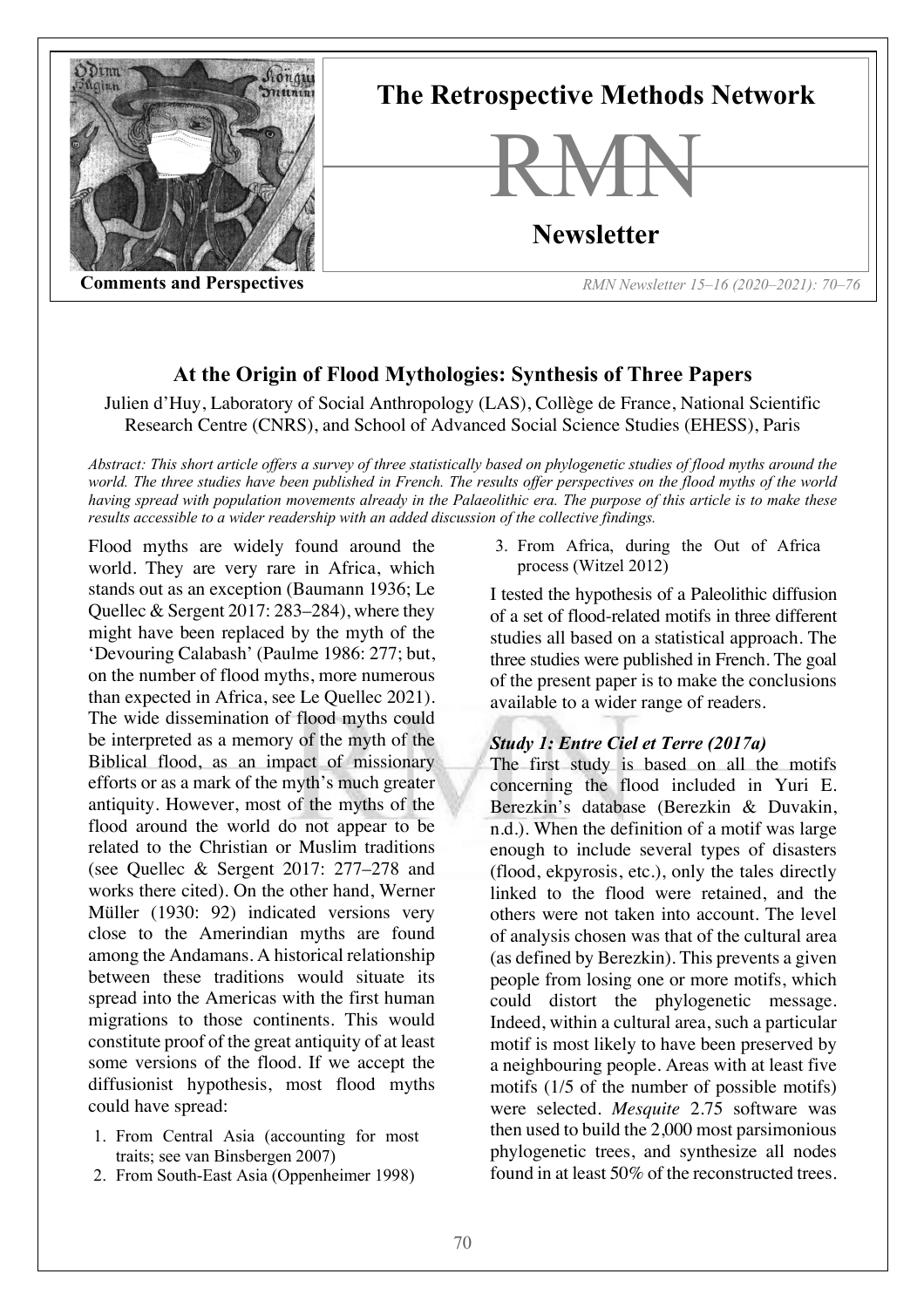The retention index (0.52) suggests a partial 'collective' transmission of the flood's motifs.

In order to determine the main origin of the major part of the diluvian motifs (this analysis only allows trends to be highlighted), the tree was successively rooted in:

- The Bantu area, which would suggest an origin in Africa
- The main Eurasian group, including the Bantu area, which would suggest an origin in Central Asia with back-migration to Africa
- The root of the clade clustering the areas of South-East Asia / Oceania and the areas of South America, which would suggest an origin in South-East Asia

Two reconstruction methods (parsimony and maximum likelihood) were used to reconstruct the motifs at each root of the tree and only the motifs associated with a probability greater than 75% according to both methods were retained. No motifs were commonly reconstructed at both the root of African and Southeast Asian areas.

During the present century and especially across the past decade, research has shown a global pattern in mythological motif distribution that corresponds roughly to the northern and southern hemispheres. Those motifs that have left traces across the southern hemisphere – i.e. in Africa, Southeast Asia, Australia and South America – appear to reflect mythology carried in the first migrations out of Africa. Those found across the northern hemisphere appear to reflect pronounced changes and developments that occurred in mythologies in Eurasia that were subsequently carried in a second major wave of immigration to North America.<sup>1</sup> The low number of motifs related to the flood in Africa and the abscence of motifs commonly reconstructed at both the root of African and Southeast Asian areas do not support a hypothesis of diffusion of a diluvian complex with the out-of-Africa migrations. However, the hypothesis of an African origin of certain relevant motifs is not completely excluded. Indeed, for statistical reasons, only one African area is represented in the corpus, which necessarily biases the results. Berezkin's motif C5A *Bird-scouts* has been reconstructed with an African (not with a Southeast Asian) root. This motif has a context of during or shortly after a flood, as which point "[b]irds or humans

later changed to birds are sent to explore the earth (is it dry, are any survivals, to investigate why smoke rises to the sky, etc.) or to bring some soil to make the land that would be good for living" (Berezkin & Duvakin, n.d.: C5A). It is present in Australia, a continent populated very early in the history of humanity and that remained isolated to a large extent for a long time, so there is the possibility that this motif was carried with the first expansion of *Homo sapiens* out of Africa. Because motif C5A was only retained for analysis in the context of the flood, this expansion may provides potential evidence for a flood myth before the out-of-Africa process.

Two out of three motifs reconstructed by rooting the tree in Central Asia are also found in African rooting, and one out of three motifs is also in Southeast Asian rooting. This position seems to situate Central Asia in an intermediate rather than an original position for the respective motifs. A probable origin for the majority of the diluvian motifs would therefore seem to be Southeast Asia.

The tree exhibits some large clusters. The first cluster groups the areas of Southeast Asia and Oceania and the areas of South America. This clade may be explained by a first human migration (which may have been double) to the New World from Southeast Asia. The peoples of this earliest migration eventually pushed south and became the ancestors of South American populations, among whom traces of correspondingly ancient mythology are found. A second cluster groups together the Eurasian and essentially North American areas. This cluster can thus be correlated with a second migration coming from further north in Eurasia. This migration seems to have driven earlier inhabitants south or assimilated them to become the dominant cultures across most of North America. Moreover, the tree reveals an independent development within Eurasia and one or more migrations back to Africa. These results are consistent with those of many other comparative mythology studies. However, it should be remembered that the results only reflect trends.

The motifs reconstructed at the root of the tree will be discussed below.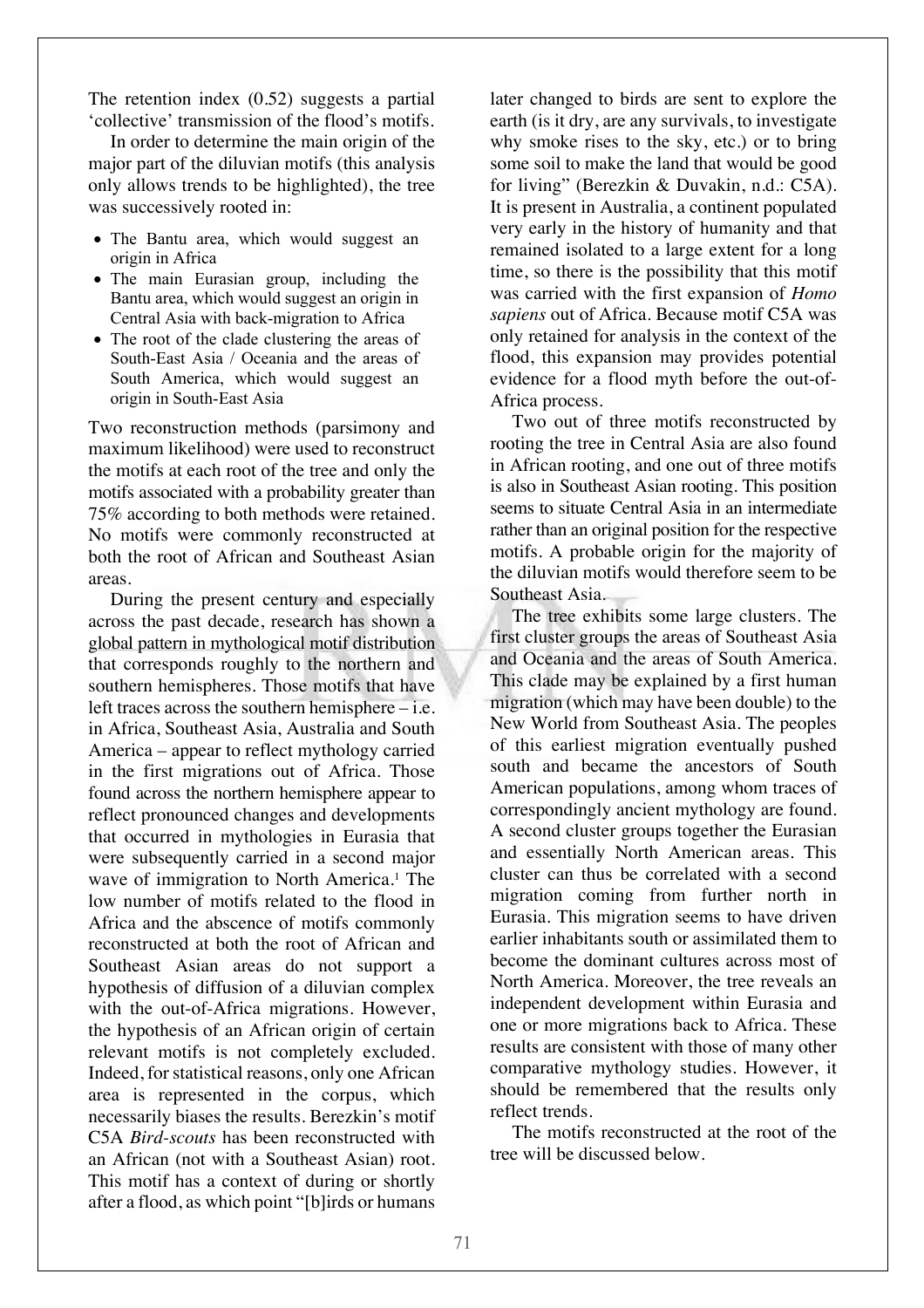## *Study 2: De l'Art de remonter au deluge (2018)*

In order to control the structure of the tree in Study 1, I used a recent edition of chapter five of James Frazer's *Folk-Lore in the Old Testament* (1918). In the book's index (excluding proper names), 39 significant terms referring to at least two of the author's major geographical areas were selected. In addition, the chapter of the book entitled "Other European Versions" was excluded from the analysis, because its limits were not well defined. A binary database was then created by coding the presence of a term with 1 and its absence with 0. Two trees were built using the *Puzzling Quartet* method and the heuristic method (based on likelihood) using *PAUP* 4.0a14. The first tree was rooted in the Australian area, whose native population has remained largely isolated from the rest of humanity. The second tree was rooted on the clade formed by New Guinea, Australia, Polynesia and Micronesia. Both trees show an initial spread from Southeast Asia to South America, and a second migration from a more northerly area of Eurasia to North and Central America. A back-to-Africa migration is also identifiable. The structure of the trees therefore corroborates that of Study 1, as long as one agrees with the tree's root.

The coding method proposed in this study was based on the presence or absence of key concepts in the narration of certain myths, correlated with terms in an index. The index was compiled independently (and indeed a century before) the analysis, which avoided the problem of subjectively determining the data set with the current aims of phylogenetic analysis in focus; any subjective bias in compiling the index was independent of the current study.

A methodological issue was that the reconstructed traits are purely formal and do not allow for the reconstruction of meaning, since words provide meaning only in accordance to their context (which this method cannot take into account). This produces a great risk of reconstructing mythologies as closer to one another based solely on a common set of basic concepts reduced to an index's vocabulary. This coding method could therefore only be complementary to others. Developments of this method are nevertheless possible: for each version of a myth or for each set of myths belonging to the same cultural area, it is possible to statistically establish the nouns, verbs and adjectives most frequent in a corpus (e.g. d'Huy 2014a–b) and, following the method proposed here, to construct a phylogeny on that basis.

## *Study 3: Un récit de plongeon cosmogonique au Paléolithique supérieur? (2017b)*

Study 3 was based on the entire catastrophes section of Berezkin's database. Only the ethnolinguistic groups (*a*) that were listed with at least two motifs in common with others, and (*b*) whose geographical distance from a point of African origin was given by Joaquim Fort and Joaquim Perez Pérez-Losada (2016) were used. The results were then tested by selecting those groups with at least five, and then seven, motifs. For each database, Jaccard's distance was calculated between the particular group and that geographically closest to Africa (no mythology with more than two motifs in common with other mythologies could be retained in Africa). Then the results were compared to the geographical distance separating each linguistic group from Africa as given by Fort and Pérez-Losada (2016), with linear and Spearman regressions to model the relationship between the two parameters.

The distance from an African origin explains between 7.43% and 32.09% of the variation in the mythological diversity (only  $p < 0.05$ ) values were retained here): the variability depends on different factors such as the size of the database or the suppression of certain peoples. Geographic distance alone (Mantel test) explains between 4.62 and 50.55% (*p* < 0.05) of the variability. When the *p*-value is significant enough to compare results, the influence of distance from Africa is always >50% of the total influence of the geographic distance.

The correlation increases significantly when only mythologies with a higher number of motifs are retained in analysis between the distance from an African origin and the variation in the mythological diversity. These mythologies are mainly located in northern Eurasia and North America, and this increase suggests a second Paleolithic mythological spread from northern Eurasia to North America via Northeast Asia.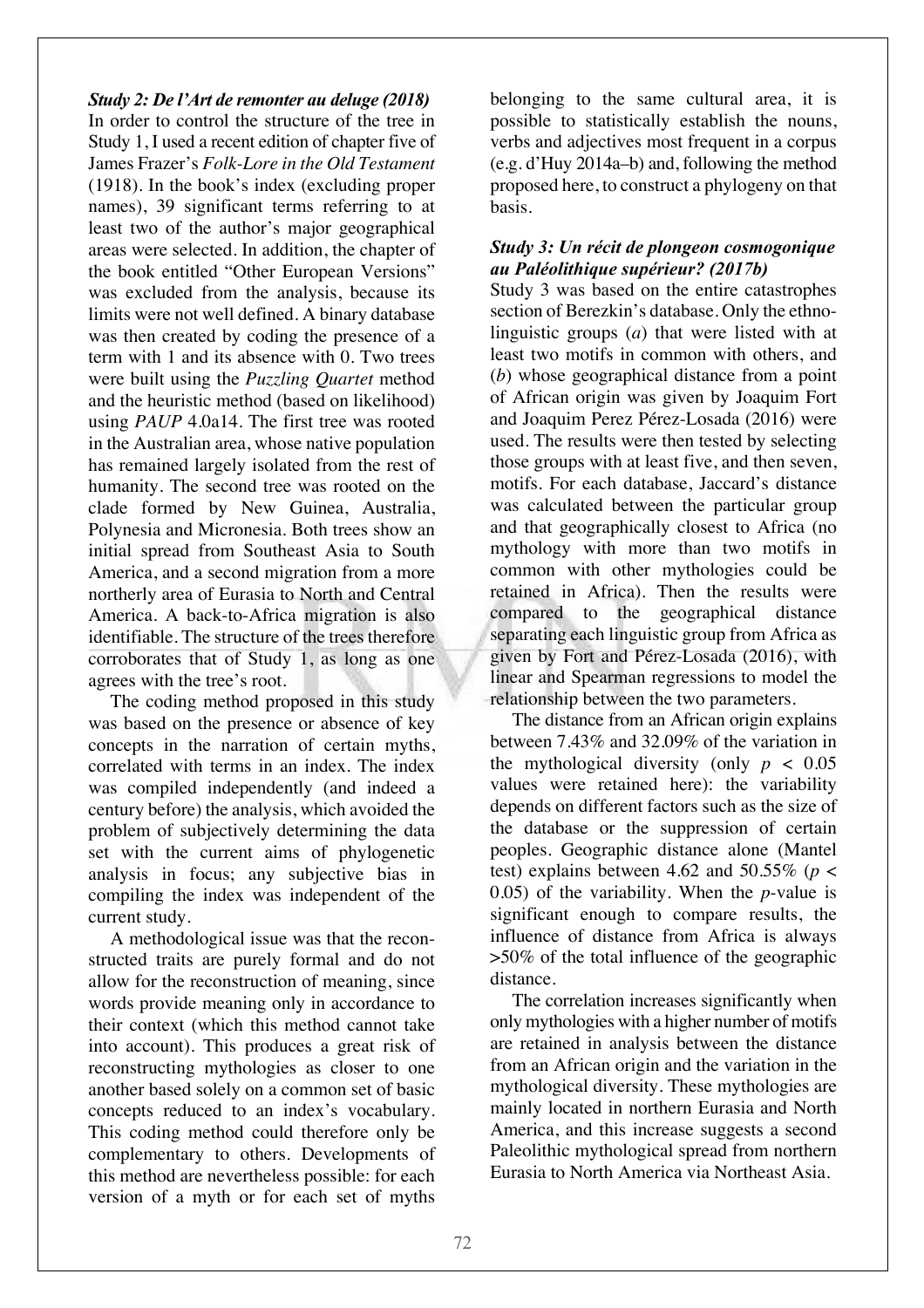*Table 1. Motifs reconstructed to different roots on the tree using the parsimony and the maximum likelihood methods. S1 = Study 1; S3 = Study 3; + = corroborating research; motifs are listed according to Berezkin & Duvakin, n.d.*

| Motif           | <b>Southeast Asia</b> | <b>North Eurasia</b> | <b>North America</b> | <b>South America</b> |
|-----------------|-----------------------|----------------------|----------------------|----------------------|
| C <sub>4</sub>  | S1                    |                      |                      | S1                   |
| C6D             |                       | $S_3 +$              | $S_3 +$              |                      |
| C6C             |                       | $S_3 +$              | $S_3 +$              |                      |
| C6A             |                       |                      | S <sub>3</sub>       |                      |
| C <sub>2</sub>  | S <sub>1</sub>        |                      | S1, S3               | S1                   |
| C <sub>34</sub> | $S1 +$                |                      |                      | $S1 +$               |
| C5A             |                       |                      | S <sub>1</sub>       |                      |
| C8              |                       |                      | S1                   |                      |
| C19             |                       | $S_3 +$              |                      |                      |
| C32             |                       | S <sub>3</sub>       |                      |                      |

C4: The flood: fruits fall from a tree. *During the flood or in the beginning of times fruits, seeds or other objects are dropped into water one by one, usually by a person who has climbed a tree; as far as the objects fall, water recedes and the dry land appears*

Corroboration: *Proximity between Oceanian and South American versions of the myth (d'Huy 2020a: 155– 157).*

- C6D: The earth-diver. *Persons or creatures get from the bottom of the ocean or from the lower world small amount of solid substance which turns into the earth.* Corroboration: *Paleolithic origin of the Earth diver and constatation of a diffusion from north Eurasia to north America (Charencey 1894; Dähnhardt 1907; Rooth 1957: 99; Berezkin 2007; Napolskikh 1991; 2012; Witzel*
- *2012: 116–117; Le Quellec 2014; 2021; d'Huy 2020a: 111–158).* C6C: The diver is a bird. *An aquatic bird brings the desired object from under the water.*
- Corroboration *= corroboration for Motif C6D.* C6A: The diver is turtle or frog*. A turtle, a frog, a toad, or an armadillo brings the desired object from the bottom*
- *of the water body or from the lower world.*
- C2: Deluge and conflagration combined*. World is destroyed once with fire or draught, another time with a flood or it is destroyed with a flood of fire or boiling water.*
- C34: Killing (injuring, offending) of some creature (usually related to water) triggers deluge. Corroboration: *Very ancient stratum of the mythology: Witzel 2012: 353.*
- C5A: Bird-scouts. *Birds or humans later changed to birds are sent to explore the earth (is it dry, are any survivals, to investigate why smoke rises to the sky, etc.) or to bring some soil to make the land that would be good for living.*
- C8: The primeval couple of siblings. *In the beginning of time or after the world catastrophe brother and sister or mother and son are the only humans. They marry each other and the present day people descend from them.*
- C19: Acquisition of the sun. *The primeval ancestors acquire with difficulty the hidden or stolen sun or daylight.* Corroboration: *Paleolithic origin and presence of the motif in Eurasia and North America (Witzel 2012: 139– 147; d'Huy 2020a: 182–191; on the possible transformation of the motif of the theft of fire, which is probably antedates the out of Africa migration, see d'Huy 2017c).*
- C32: Beware of cut off nails. *The cut off nails (and hair) have special significance for the fate of the soul in the beyond or for the future of the entire world.*

Many phylogenetic trees were built from the database with at least seven motifs per group, built with different methods (UPGMA, bio Neighbor-Joining, heuristic research based on the parsimony criterion, using the *PAUP* 4.0a14 software). The median rooting of these trees shows an origin in the Balkans or at least in Southwest Eurasia (depending on the method, the groups located at the base of the tree were, with UPGMA: Bulgarian / Romanian; with bio Neighbor-Joining and heuristic research using the parsimony method: Bulgarian / Romanian / Russian / Finnish, i.e. the groups closest to the African origin).

Peoples whose place fluctuated in the heuristic tree were deleted by using PAUP and a new tree was built. The use of *Mesquite* 2.75 software applied to the corpus preserving the 13 mythologies maximizing the phylogenetic signal made it possible to synthesize the 567 most parsimonious trees (consensus 50%) and to reconstruct the motifs located at the base of the tree by varying the rooting.

### *First Mythology of the Flood*

Using the parsimony (d'Huy 2017a) and the maximum likelihood (d'Huy 2017a–b) methods, the mythological motifs with a probability greater than 75% have been reconstructed at different points on the tree. In Study 1, motifs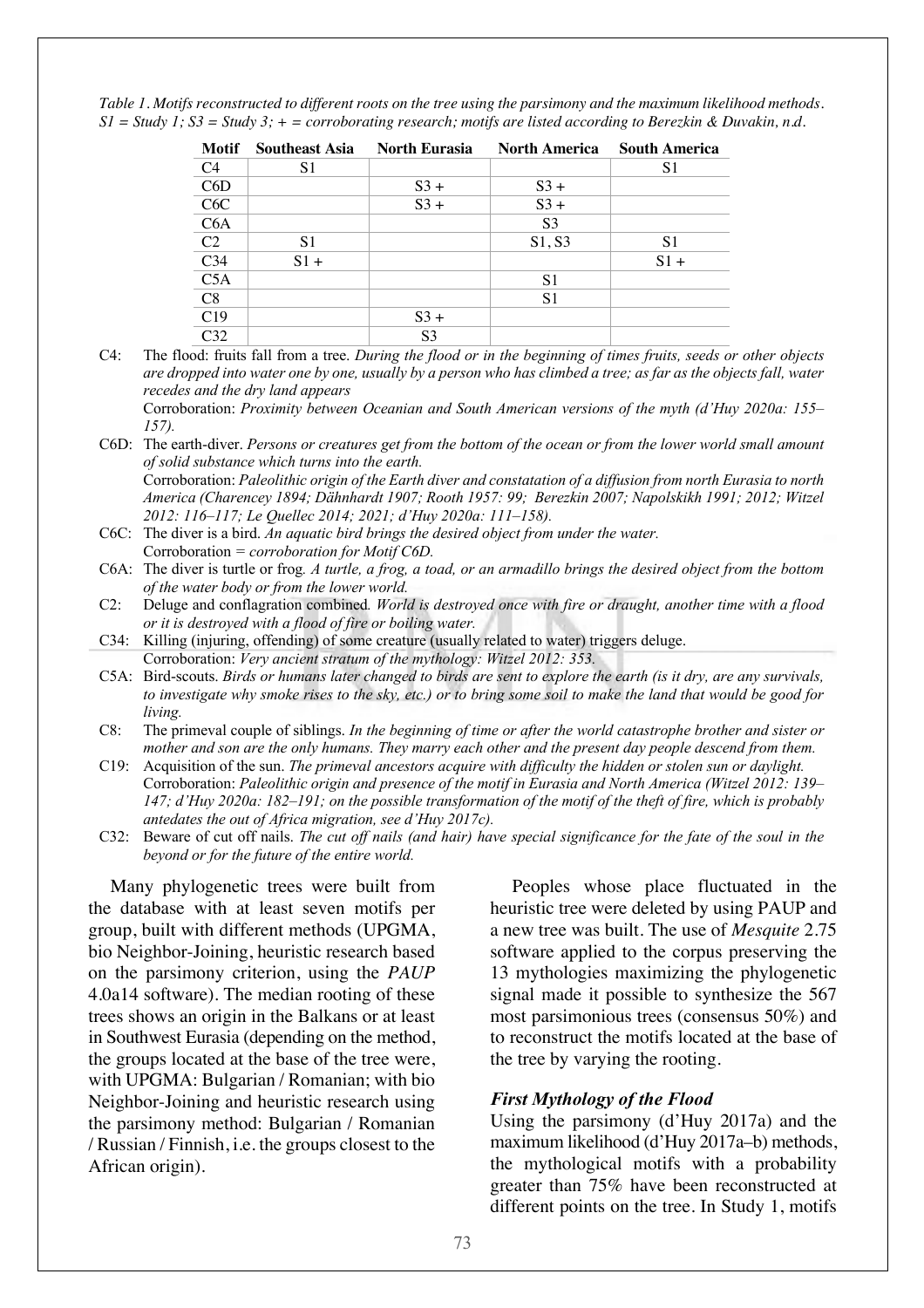*Table 2. Comparison of motif E5A:* Mankind ascends from the underworld *with motifs C6D:* Earth-diver *and C4:* The flood: fruits fall from a tree*.*

| <b>E5A: Mankind ascends</b>     | <b>C6D</b> : Earth-diver      | C4: Fruits fall from a tree   |  |
|---------------------------------|-------------------------------|-------------------------------|--|
| Vertical movement               | Vertical movement             | Vertical movement             |  |
| From bottom to top              | Pendulum                      | From top to bottom            |  |
| Life comes from below           | Life comes from above         | Life comes from above         |  |
| Empty world                     | Empty world                   | Empty world                   |  |
| Awaiting settlement             | Awaiting viability            | Awaiting viability            |  |
| The Earth must give in          | The Earth must hold           | The Earth must hold           |  |
| Emergence of living beings      | Emergence of an element       | Emergence of an element       |  |
| Multiplication of living beings | Multiplication of the element | Multiplication of the element |  |

were reconstructed at the level of the root (Southeast Asia: Melanesia, Malaisia/ Indonesia), at the node uniting the Eurasian and North American areas and both at the nodes clustering the Melanesia/Malaisia areas and the node clustering South American areas. In Study 3, which focuses on the 'northern' migration of humanity, the motifs retained are those identified at the root of the tree (according to four different roots) and, for diffusion in America, with a probability higher than 60% both at the Evenks node and at the node uniting all the Amerindian groups. The reconstruction of the first Amerindian motifs is, however, less reliable, given the small number of groups considered. The results obtained are shown in Table 1.

The results correspond to a double diffusion into the Americas, highlighted by numerous studies in comparative mythology.1 The first diffusion would have reached both North and South America, but this mythology would have survived centrally in the southern hemisphere. The second migration superseded the first one in the northern hemisphere.

The main core of tradition of the flood would have emerged in the southern hemisphere, more precisely in Southeast Asia and later diffused into Eurasia and the Americas. If the myth of the earth-diver existed from the beginning of human expansion into North Eurasia, it was probably not yet linked to the cause of the flood and was instead linked to a primordial ocean (Witzel 2012; Le Quellec & Sergent 2017: 1051; d'Huy 2020a: 152). The connection between the earth-diver and the flood would have been established later – and on an *ad hoc* basis – in Eurasia and North America.

Comparison of the motifs C6D: *Earth-diver* and C4: *The flood: fruits fall from a tree* reconstructed to the Southeast Asian root, with motif E5A: *Mankind ascends from the*  *underworld* indicates that the former motifs are transformations of the latter. Motif E5A is described as:

First people (or only first men or first women) are not created but come to earth from the underworld or from a small enclosure under the earth or on its surface (tree trunk, rock, gourd, etc.). Many people of both sexes and of different age or people and different species of animals come out together. (Berezkin & Duvakin, n.d.: E5A.)

In these types of tales, only the rupture of an occlusion due to a membrane (earth / water) will allow the appearance of life. In addition, there is an inversion between the contents (animals and humans dwelling under the earth) and the container (the earth).

The presence of the earth-diver motif at the root of the North Asian diffusion and the presence of *Fruits fall from a tree* at the root of the diffusion from Southeast Asia suggest a common transformation shortly after the Out of Africa process. In Study 1, the absence of the earth-diver from the reconstruction during the diffusion of myths in North America is explained by the methodological choices that presided over the analysis: motifs unrelated to the flood were excluded, which included *Earth-diver* as connected instead to the primordial ocean. Moreover, the link between *Earth-diver* and the flood seems late and not permanent.

Motif C2: *Deluge and conflagration combined* seems to have spread to both Americas in a first wave of settlement, since it is reconstructed at the root of both the North and South American clades. Significantly, the ekpyrosis is very rare in Africa (Le Quellec & Sergent 2017: 418–421; Le Quellec 2021: 218), suggesting an appearance of the motif after the out-of-Africa migration. Study 3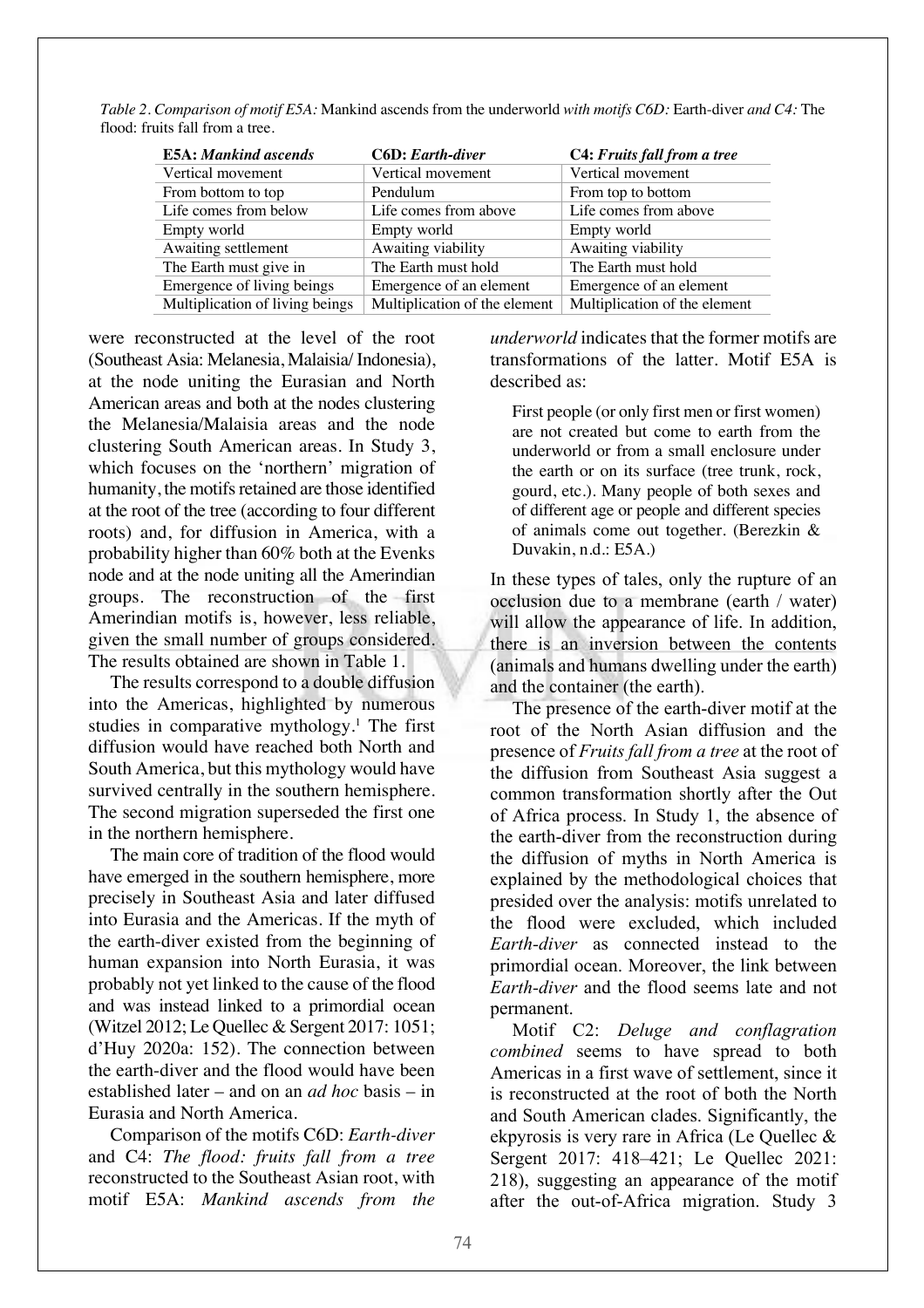reconstructs only this motif during the passage in North America, yet, given the structure of the tree, it is not possible to determine whether the diffusion of the motif in North America is a relic of the first migration or of a second migration that would have taken up the theme from pre-existing Siberian populations before diffusing it, again, in North America.

Motif C34: "Killing (injuring, offending) of some creature (usually related to water) triggers deluge" was reconstructed in Southeast Asia. It could be related to two motifs reconstructed before the out-of-Africa migration: *Mythological snakes keep water points, releasing water only under certain conditions* and *Mythological snakes can produce rain and/or storm* (see d'Huy 2013; 2016; 2020b; analyses based on three different corpora). According to Michael Witzel, this diluvian motif belongs to a very ancient stratum of mythology (Witzel 2012: 353).

Motif C8: *The primeval couple of siblings* was reconstructed only in Study 1, identified with the settlement of North America, so reconstruction of the motif is less reliable.

*Julien d'Huy (dhuy.julien[at]yahoo.fr), Laboratoire d'anthropologie sociale (LAS), Collège de France, CNRS-EHESS, 52, rue du Cardinal Lemoine, 75005 Paris, France.*

#### *Notes*

1. See e.g. Witzel 2012; Berezkin 2007; 2013; Le Quellec 2014; 2015; d'Huy 2016; 2017c; 2020a; d'Huy & Berezkin 2017.

#### *Works Cited*

- Baumann, Hermann. 1936. *Schöpfung und Urzeit des Menschen im Mythus der afrikanischen Völker.*  Berlin: Verlag von Dietrich Riemer.
- Berezkin, Yuri E. 2007. "'Earth-Diver' and 'Emergence from under the Earth': Cosmogonic Tales as Evidence in Favor of the Heterogenic Origins of the American Indians". *Archaeology, Ethnology and Anthropology of Eurasia* 32(1): 110–123.
- Berezkin, Yuri E. 2013. *Африка, миграции, мифология. Ареалы распространения фольклорных мотивов в исторической перспективе*. Kunstkamera Petropolitana. СПб.: Наука,
- Berezkin, Yuri E., & E.N. Duvakin. N.d. "World Mytho-logy and Folklore: Thematic Classification and Areal Distribution of Motifs: Analytical Catalogue". Available at: http://ruthenia.ru/folklore/berezkin.
- van Binsbergen, Wim. 2007. "Transcontinental Mythological Patterns in Prehistory: A Multivariate Contents Analysis of Flood Myths Worldwide Challenges Oppenheimer's Claim that the Core Mythologies of

the Ancient Near East and the Bible Originate from Early Holocene South East Asia". *Cosmos: Journal of Traditional Cosmology* 23: 29–80.

- de Charencey, Charles Félix Hyacinthe. 1894. *Le Folklore dans les deux mondes*. Paris: Librairie C. Klincksieck.
- Dähnhardt, Oscar. 1907. *Natursagen: Eine Sammlung naturdeutender Sagen, Marchen, Fabeln und Legenden*, I. Leipzig / Berlin: B.G. Teubner.
- Fort, Joaquim, & Joaquim Pérez-Losada. 2016. "Can a Linguistic Serial Founder Effect Originating in Africa Explain the Worldwide Phonemic Cline?". *Journal of The Royal Society Interface* 13(117:20160185).
- Frazer, James. 1918. *Folk-Lore in the Old Testament*. London: MacMillan & Co.
- Hatt, Gudmund. 1949. *Asiatic Influences in American Folklore*. Det Kongelige Danske Videnskabernes Selskabs skrifter, Historisk Filologische Meddelelser. København: Ejnar Munksgaard.
- d'Huy, Julien. 2013. "Le motif du dragon serait paléolithique: Mythologie et archéologie". *Préhistoire du Sud-Ouest* 21(2): 195–215.
- d'Huy, Julien. 2014a. "Recueils de contes et nuages de mots". *Mythologie française* 255: 14–18.
- d'Huy, Julien. 2014b. "Motifs and Folktales: A New Statistical Approach". *RMN Newsletter* 8: 13–29.
- d'Huy, Julien. 2016. "Première reconstruction statistique d'un rituel paléolithique: Autour du motif du dragon". *Nouvelle Mythologie Comparée – New Comparative Mythology* 3: 15–47.
- d'Huy, Julien. 2017a. "Entre Ciel et Terre: Reconstruction d'une mythologie paléolithique". *Mythologie française* 267: 4–9.
- d'Huy, Julien. 2017b. "Un récit de plongeon cosmogonique au Paléolithique supérieur?". *Préhistoire du Sud-Ouest* 25(1): 109–117.
- d'Huy, Julien. 2017c. "Matriarchy and Prehistory: A Statistical Method for Testing an Old Theory". *Les Cahiers de l'AARS* 19: 159–170.
- d'Huy, Julien. 2020a. *Cosmogonies: La Préhistoire des mythes*. Paris: La Découverte.
- d'Huy, Julien. 2020b. "Première mythologie du serpent et art rupestre saharien". *Les Cahiers de l'AARS* 21: 135–144.
- d'Huy, Julien, & Yuri E. Berezkin. 2017. "How Did the First Humans Perceive the Starry Night? – On the Pleiades". *RMN Newsletter* 12–13: 100–122.
- Le Quellec, Jean-Liöc. 2014. "Une chrono-stratigraphie des mythes de creation". *Eurasie* 23: 51–72.
- Le Quellec, Jean-Liöc. 2015. "Peut-on retrouver les mythes préhistoriques? – L'exemple des récits anthropogoniques". *Bulletin de l'Académie des Inscriptions et Belles Lettres* 1: 235–260.
- Le Quellec, Jean-Loïc. 2021. *Avant nous le Déluge! L'humanité et ses mythes*. Paris: Éditions du Détour.
- Le Quellec, Jean-Loïc, & Bernard Sergent. 2017. *Dictionnaire critique de mythologie*. Paris: CNRS Éditions.
- Müller, Werner. 1930. *Die ältesten amerikanischen Sintfluterzählungen*. Bonn: Hch. Ludwig, Spezialdruckerei für Dissertationen.